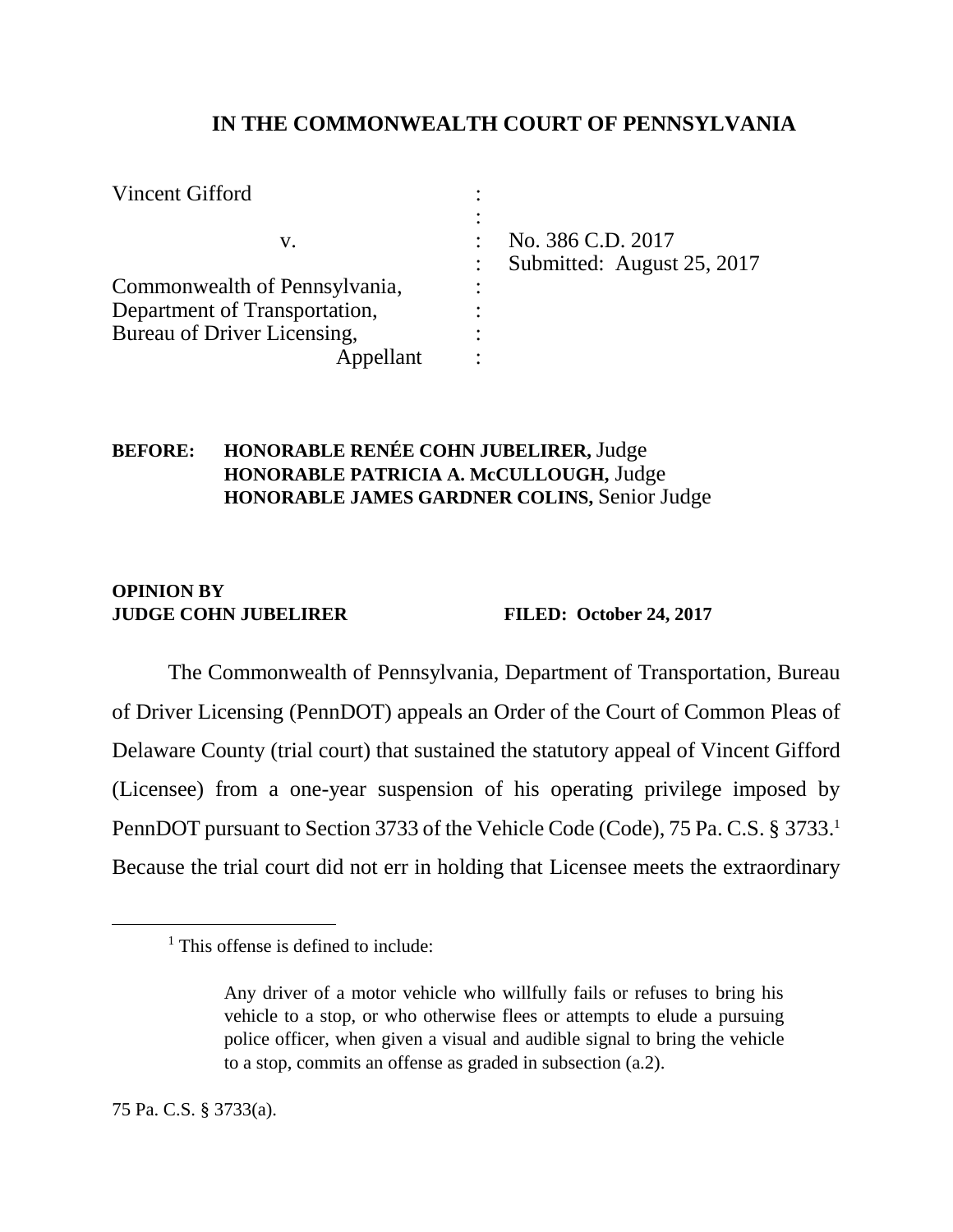circumstances exception set forth in *Gingrich v. Department of Transportation, Bureau of Driver Licensing*, 134 A.3d 528 (Pa. Cmwlth. 2016), we affirm.

The facts are straightforward and not in dispute. On June 6, 2013, Licensee violated Section 3733 of the Code, relating to fleeing or attempting to elude a police officer. On January 10, 2014, Licensee was convicted of this crime by the trial court. On August 8, 2016, the Delaware County Office of Judicial Support (OJS) notified PennDOT of Licensee's January 10, 2014 conviction. PennDOT mailed a Notice of Suspension, pursuant to Section 1532(b) of the Code, 75 Pa. C.S. § 1532(b),<sup>2</sup> to

<sup>2</sup> Section 1532(b) of the Code provides that:

Suspension.--

 $\overline{a}$ 

Section 3367 (relating to racing on highways).

Section 3714(b) (relating to careless driving).

Section 3734 (relating to driving without lights to avoid identification or arrest).

Section 3736 (relating to reckless driving).

Section 3743 (relating to accidents involving damage to attended vehicle or property).

(2) The department shall suspend the operating privilege of any driver for six months upon receiving a certified record of the driver's conviction of a subsequent offense under section 1501(a) (relating to drivers required to be licensed) if the prior offense occurred within five years of the violation date of the subsequent offense.

(3) The department shall suspend the operating privilege of any driver for 12 months upon receiving a certified record of the driver's conviction of section 3733 (relating to fleeing or attempting to elude police officer) or a substantially similar offense reported to the department under Article III of section 1581 (relating to Driver's License Compact[, 75 Pa. C.S. § 1581]), or an adjudication of delinquency based on section 3733. The department shall suspend the operating privilege of any driver for six months upon receiving a certified record of a consent decree granted under 42 Pa. C.S. Ch. 63 (relating to juvenile matters) based on section 3733.

<sup>(1)</sup> The department shall suspend the operating privilege of any driver for six months upon receiving a certified record of the driver's conviction of or an adjudication of delinquency based on any offense under the following provisions: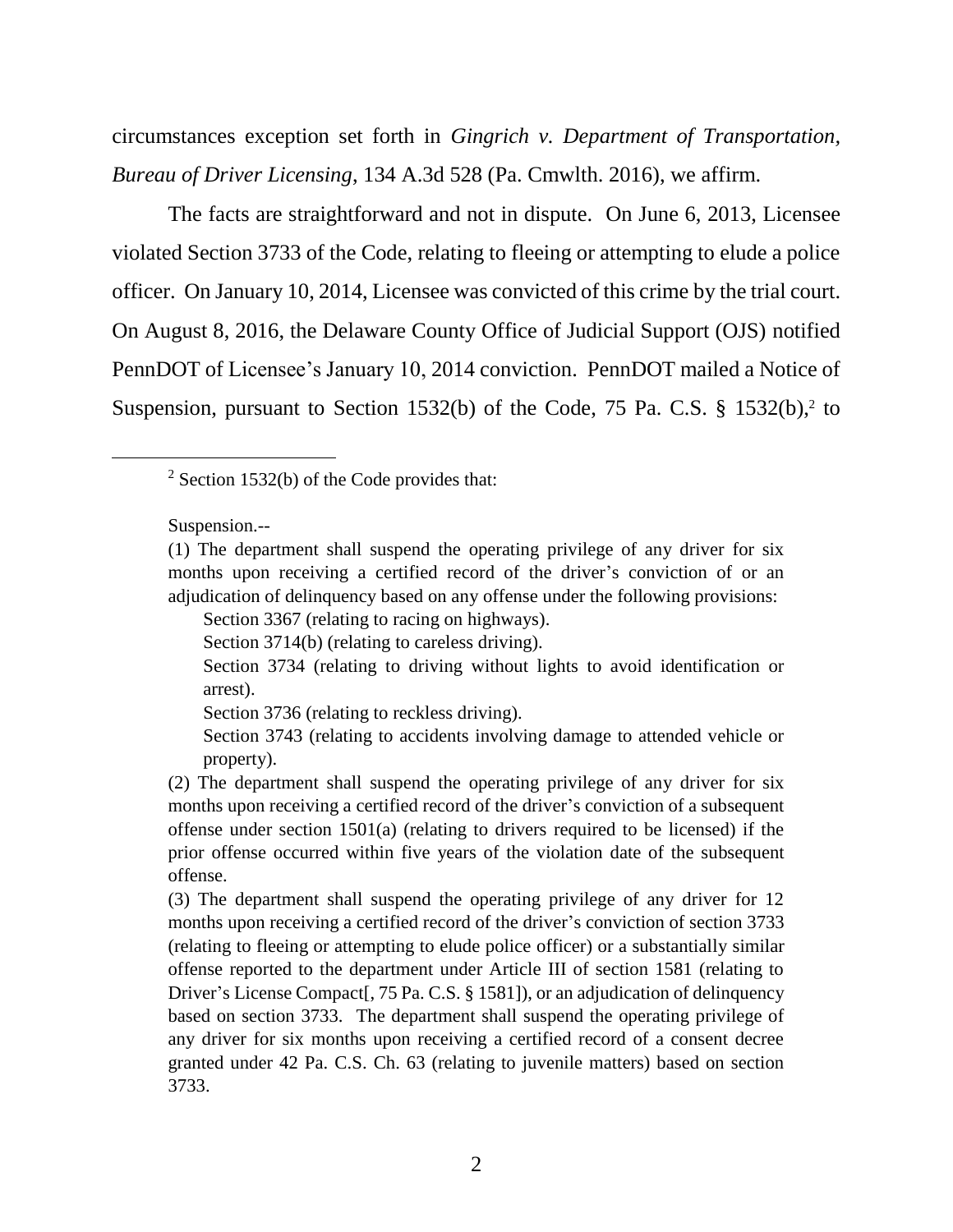Licensee on August 16, 2016. The Notice of Suspension stated that Licensee's operating privilege was suspended for a period of one year effective on September 20, 2016. Licensee timely filed a License Suspension Appeal in the trial court on September 1, 2016.

On November 15, 2016, the trial court held a *de novo* hearing on Licensee's appeal, at which PennDOT presented Licensee's Certified Driving Record, and Licensee was given an opportunity to testify. At this hearing, Licensee did not dispute the January 10, 2014 conviction but testified that he had reformed in the nearly two-year and seven-month period since the conviction. Since the June 6, 2013 violation, Licensee has not had any further violations or convictions. Licensee stated that he is currently employed at 3J's, a tire business located in Swarthmore, Pennsylvania, where he delivers tires six days a week throughout Pennsylvania. Licensee explained that 90% of his workday involves driving and that he began his employment at 3J's in approximately early- to mid-2015. Licensee further testified that since being hired at 3J's, he has looked for supplemental work but has been unable to attain an additional job because of his felony conviction from January 10, 2014. Additionally, Licensee stated that no positions are available at his current job

75 Pa. C.S. § 1532(b).

<sup>(4)</sup> The department shall suspend the operating privilege of any driver for three months upon receiving a certified record of the driver's conviction of section 1371 (relating to operation following suspension of registration) or 3718 (relating to minor prohibited from operating with any alcohol in system) or an adjudication of delinquency based on section 1371.

<sup>(5)</sup> The department shall suspend the operating privilege of any driver for three months upon receiving a certified record of the driver's conviction of or an adjudication of delinquency based on section 3714(c).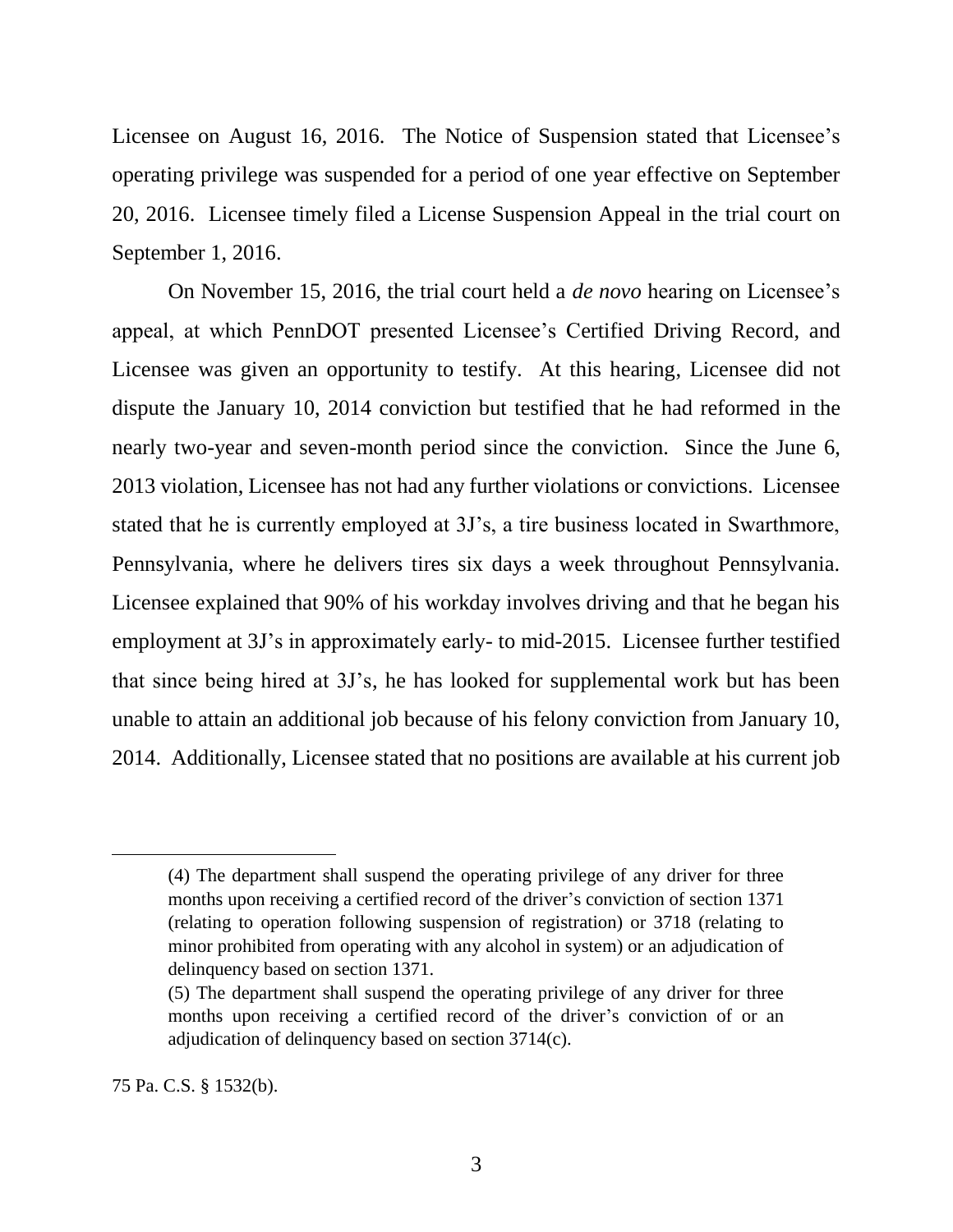that would not require him to possess a driver's license. Licensee indicated that he is not confident that he could find another job if he lost his current job at 3J's.

Licensee resides with his parents, his girlfriend, and his three-year-old daughter. Licensee pays rent and various bills and testified that, even though his girlfriend is employed, his family could not afford to live only on his girlfriend's income. Additionally, Licensee's daughter was born with a seizure condition requiring frequent, unplanned emergency trips to the hospital.<sup>3</sup> Further, Licensee testified that he is the only one who drops his daughter off at day care and that he may be the only one available to drive when she needs to go to the hospital because of her condition.

On March 8, 2017, the trial court sustained the appeal and reinstated Licensee's operating privilege. The trial court reasoned that although the traditional rule is that delays attributable to non-PennDOT entities are insufficient to invalidate a license suspension, a limited exception to this rule was set forth in *Gingrich* that allows a trial court to consider delays attributable to non-PennDOT entities in certain circumstances. (Trial Ct. Op. at 4–5.) In its opinion, the trial court found that the circumstances of this case were analogous to the facts in *Gingrich*. (*Id.* at 6.) PennDOT contended that *Gingrich* was inapplicable because the delay at issue in this case is substantially less than the delay in *Gingrich*. The trial court rejected this argument by distinguishing the precedent relied upon by PennDOT and finding guidance in Section  $6323(1)(i)$  of the Code, 75 Pa. C.S. §  $6323(1)(i)$ ,<sup>4</sup> which directs

<sup>&</sup>lt;sup>3</sup> Licensee's daughter was born approximately one month following his January 2014 conviction.

 $4$  Section 6323(1)(i) of the Code provides that:

The clerk of any court of this Commonwealth, **within ten days** after final judgment of conviction or acquittal or other disposition of charges under any of the provisions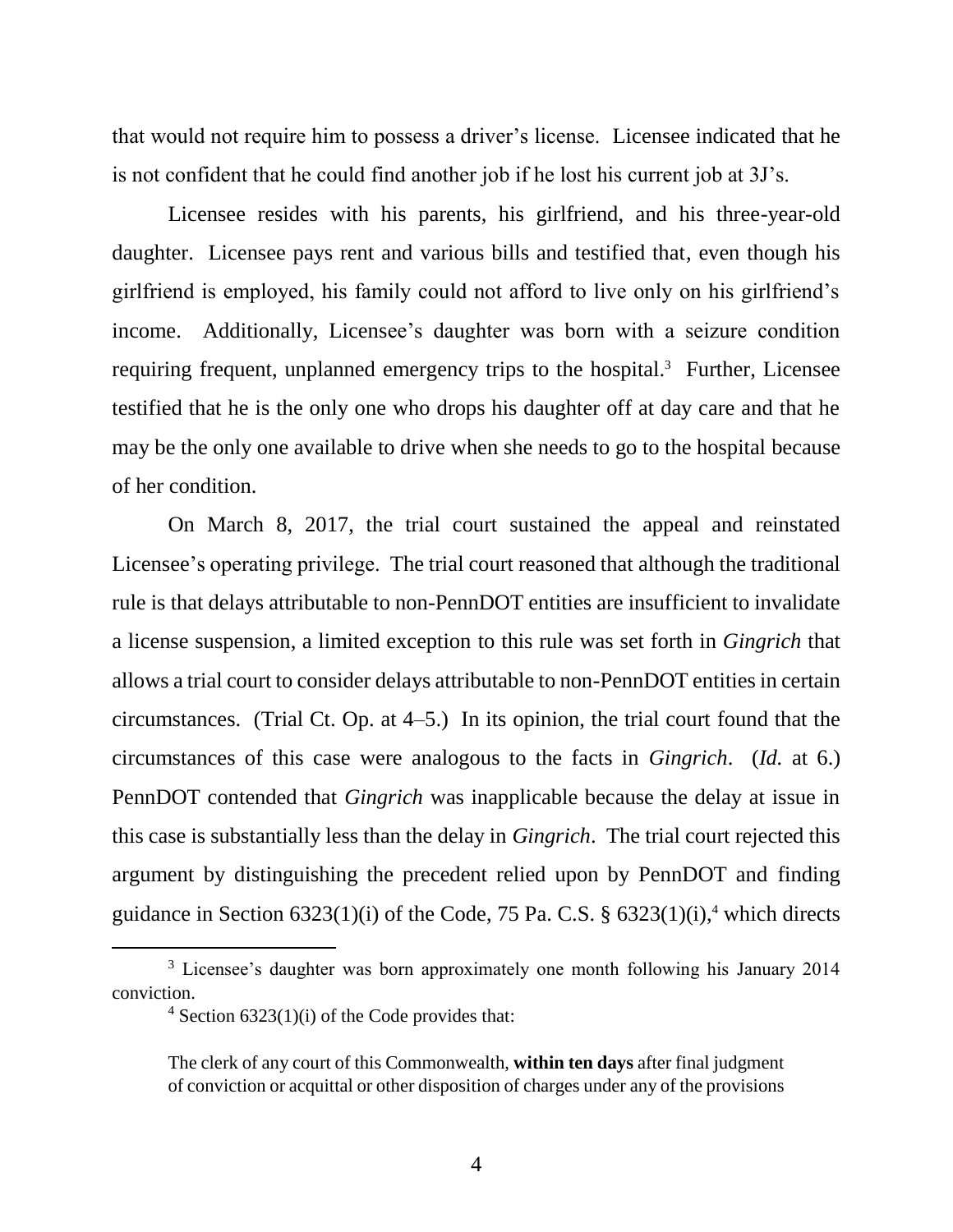OJS to report convictions to PennDOT "within ten days after final judgment of conviction." (*Id.* at 9.) The trial court further concluded that the suspension had lost its public protection rationale and is instead being instituted as an additional punitive measure. (*Id.* at 10.) PennDOT timely appeals.<sup>5</sup>

On appeal, PennDOT argues that the trial court erred in sustaining Licensee's appeal and ordering the reinstatement of Licensee's operating privilege. PennDOT asserts that the trial court erred because, under the traditional rule, a license suspension generally may only be invalidated on the basis of delay when **PennDOT** is responsible for an unreasonable delay and a licensee would suffer prejudice as a result of having his or her operating privilege suspended. To the extent that *Gingrich*  created an exception to this traditional rule, PennDOT argues that *Gingrich* does not apply to these circumstances. Specifically, PennDOT asserts that *Gingrich* is inapplicable because the two-year, seven-month delay here does not amount to an "extraordinarily extended period of time." (PennDOT Br. at 19.)

Generally, for a licensee to challenge a license suspension based on delay, the licensee must prove that: "'(1) an unreasonable delay chargeable to PennDOT led the licensee to believe that [his] operating privileges would not be impaired; and (2) prejudice would result by having the operating privileges suspended after such delay.'" *Dep't of Transp., Bureau of Driver Licensing v. Gombocz*, 909 A.2d 798,

#### 75 Pa. C.S. § 6323(1)(i) (emphasis added).

of this title or under section 13 of the act of April 14, 1972 (P.L. 233, No. 64), known as The Controlled Substance, Drug, Device and Cosmetic Act, including an adjudication of delinquency or the granting of a consent decree, **shall send** to the department a record of the judgment of conviction, acquittal or other disposition.

<sup>&</sup>lt;sup>5</sup> Our review is limited to determining whether the trial court's findings were supported by competent evidence, whether errors of law were committed, or whether the trial court's determination constituted an abuse of discretion. *Reinhart v. Dep't of Transp., Bureau of Driver Licensing*, 954 A.2d 761, 765 n.3 (Pa. Cmwlth. 2008).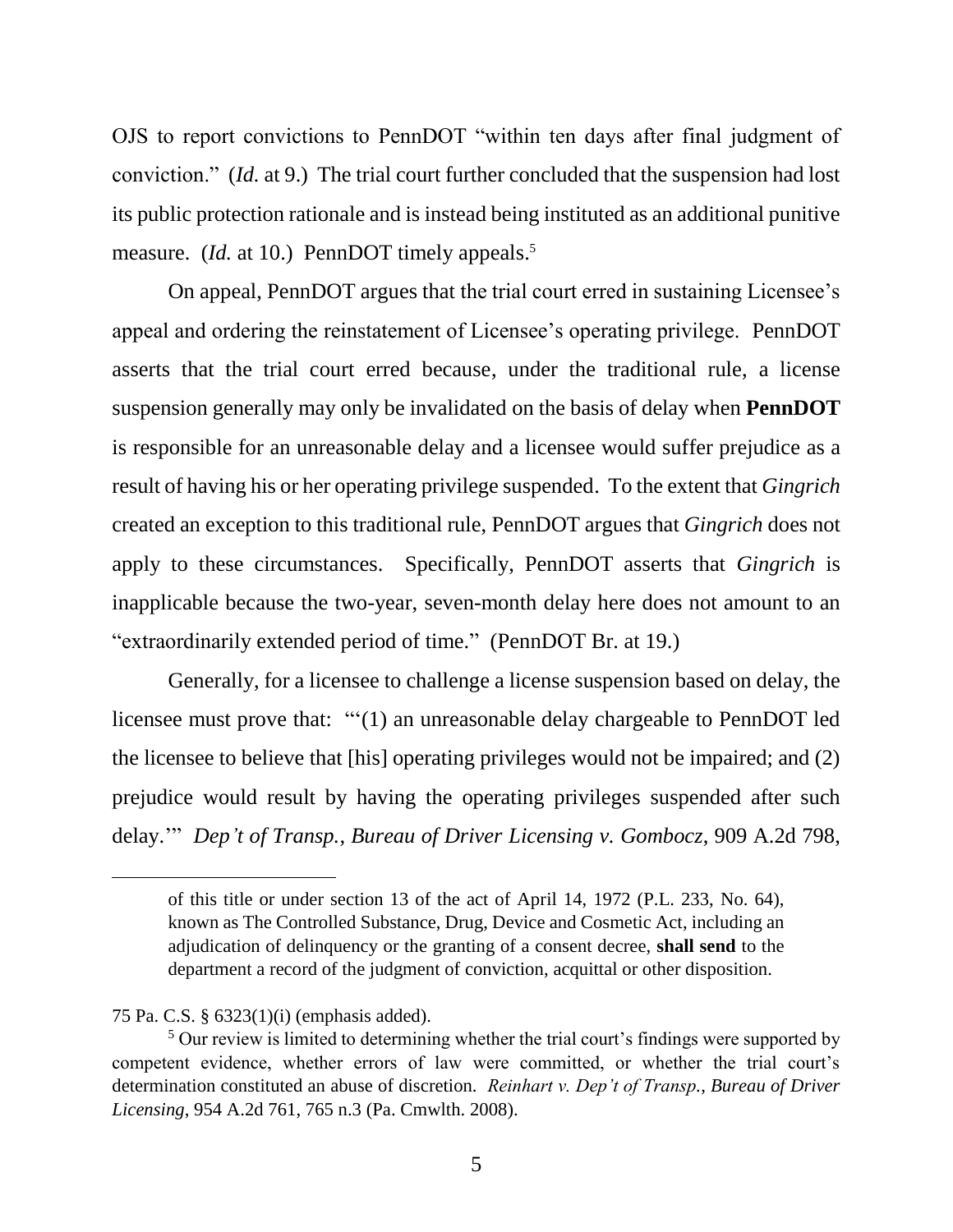800-01 (Pa. 2006) (alteration in original) (quoting *Terraciano v. Dep't of Transp., Bureau of Driver Licensing*, 753 A.2d 233, 236 (Pa. 2000)). Historically, this Court has only considered the delay that is attributable to PennDOT in determining whether a suspension may be invalidated on the basis of delay. *See, e.g.*, *Dep't of Transp., Bureau of Driver Licensing v. Green*, 546 A.2d 767, 769 (Pa. Cmwlth. 1988). In *Green*, we explained the rationale for the traditional rule:

If [PennDOT] too often failed to meet the responsibility thus focused upon it, the locus of fault would be clear and executive and legislative remedies could be directed at [PennDOT]. But a very different situation would prevail if the effectiveness of the Vehicle Code sanctions became dependent on scores of court clerks and hundreds of functionaries within the minor judiciary.

*Id.* However, recently, this Court recognized "limited extraordinary circumstances" where a licensee may rely on the delay attributable to entities other than PennDOT by showing that: (1) the "conviction is not reported for an extraordinarily extended period of time"; (2) "the licensee has a lack of further violations for a significant number of years before the report is finally sent"; and (3) the licensee is prejudiced by the delay. *Gingrich*, 134 A.3d at 534. The Court concluded that this narrow exception is applicable "where the suspension loses its public protection rationale and simply becomes an additional punitive measure resulting from the conviction, but imposed long after the fact." *Id*. at 534.

PennDOT seeks the application of the traditional, non-*Gingrich* rule here. In the present case, there is no dispute that PennDOT acted promptly $6$  once it received Licensee's notice of conviction from the OJS. Thus, even though the trial court found prejudice under the traditional rule, Licensee would not be entitled to relief.

<sup>6</sup> PennDOT acted within eight days of receiving the appropriate documentation from the OJS.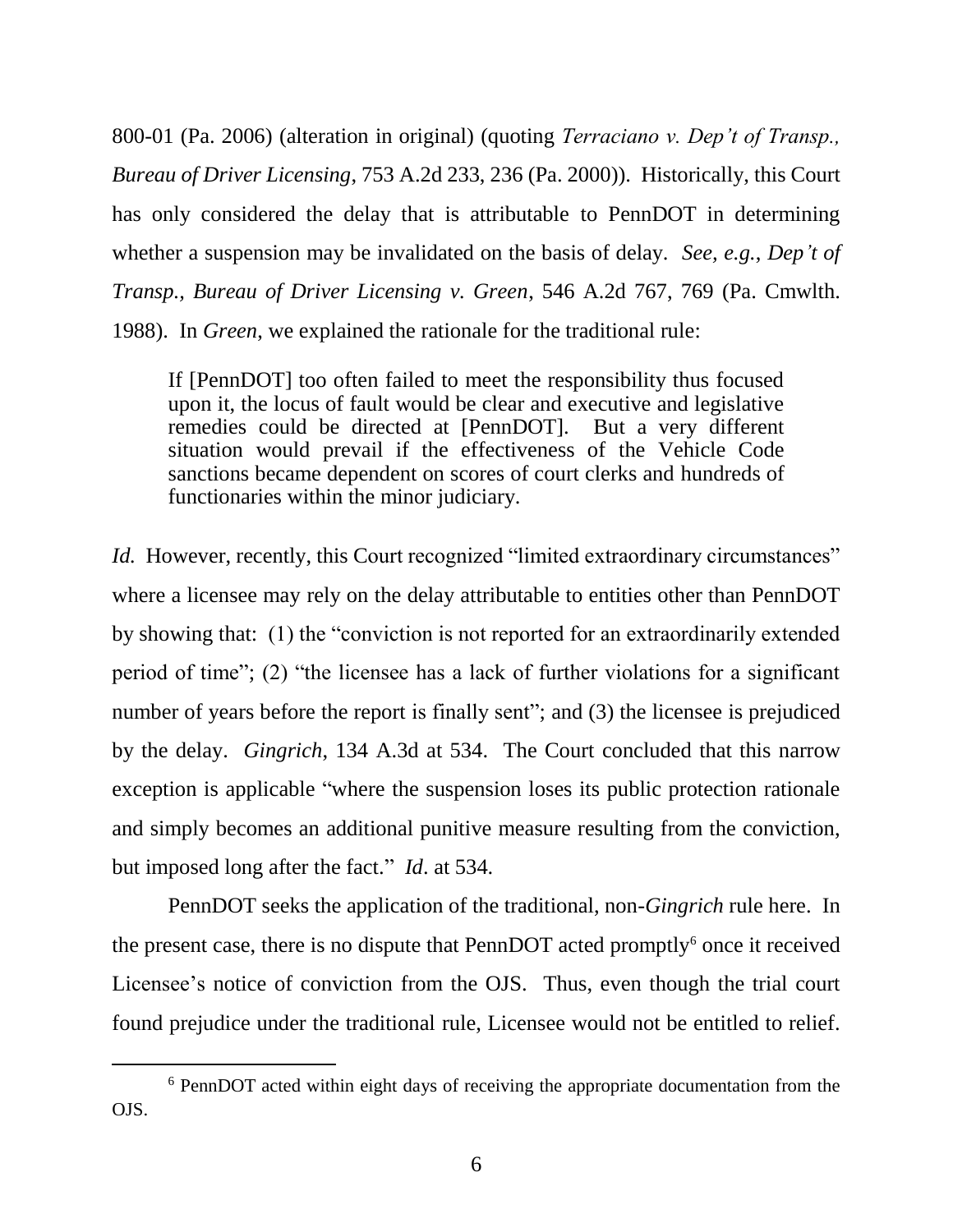Therefore, in order to obtain the desired relief, Licensee must demonstrate that he meets the three factors of the *Gingrich* standard.

No dispute exists as to whether the second and third factors of the *Gingrich*  standard are met in this case. Licensee's Certified Driving Record reveals no additional violations since his January 10, 2014 conviction. Moreover, the trial court found that, based on Licensee's credited testimony, Licensee would be prejudiced by the delay because without his license, he runs the risk of losing his job and source of income to provide for his family, which would be difficult to replace because of his felony conviction, and also would be unable to provide transportation for his daughter's frequent and, at times, emergency, medical treatments. PennDOT does not challenge this finding of prejudice, and prior case law supports the notion that losing a job that requires a driver's license constitutes prejudice.<sup>7</sup> See Orloff v. Dep't *of Transp., Bureau of Driver Licensing*, 912 A.2d 918, 924 (Pa. Cmwlth. 2006).

In addition, Licensee is able to demonstrate further prejudice because of his familial obligations, particularly those requiring the use of his license to ensure his daughter is transported to her necessary and unplanned emergency medical treatments and, if required, to the hospital. For these reasons, the evidence in the record supports the finding that Licensee would be prejudiced from the delay in suspending his license.

The only dispute for the Court to resolve is whether the trial court could find that the nearly two-year, seven-month delay attributable, not to PennDOT, but to the OJS, constitutes an "extraordinarily extended period of time." *Gingrich*, 134 A.3d at 534. In *Gingrich*, the Court did not establish a bright line test for meeting this factor but instead left it for the trial courts to determine on a case-by-case basis. *Id.*

 $<sup>7</sup>$  Here, this finding is arguably exacerbated because of Licensee's difficulty in obtaining</sup> another job due to his felony conviction.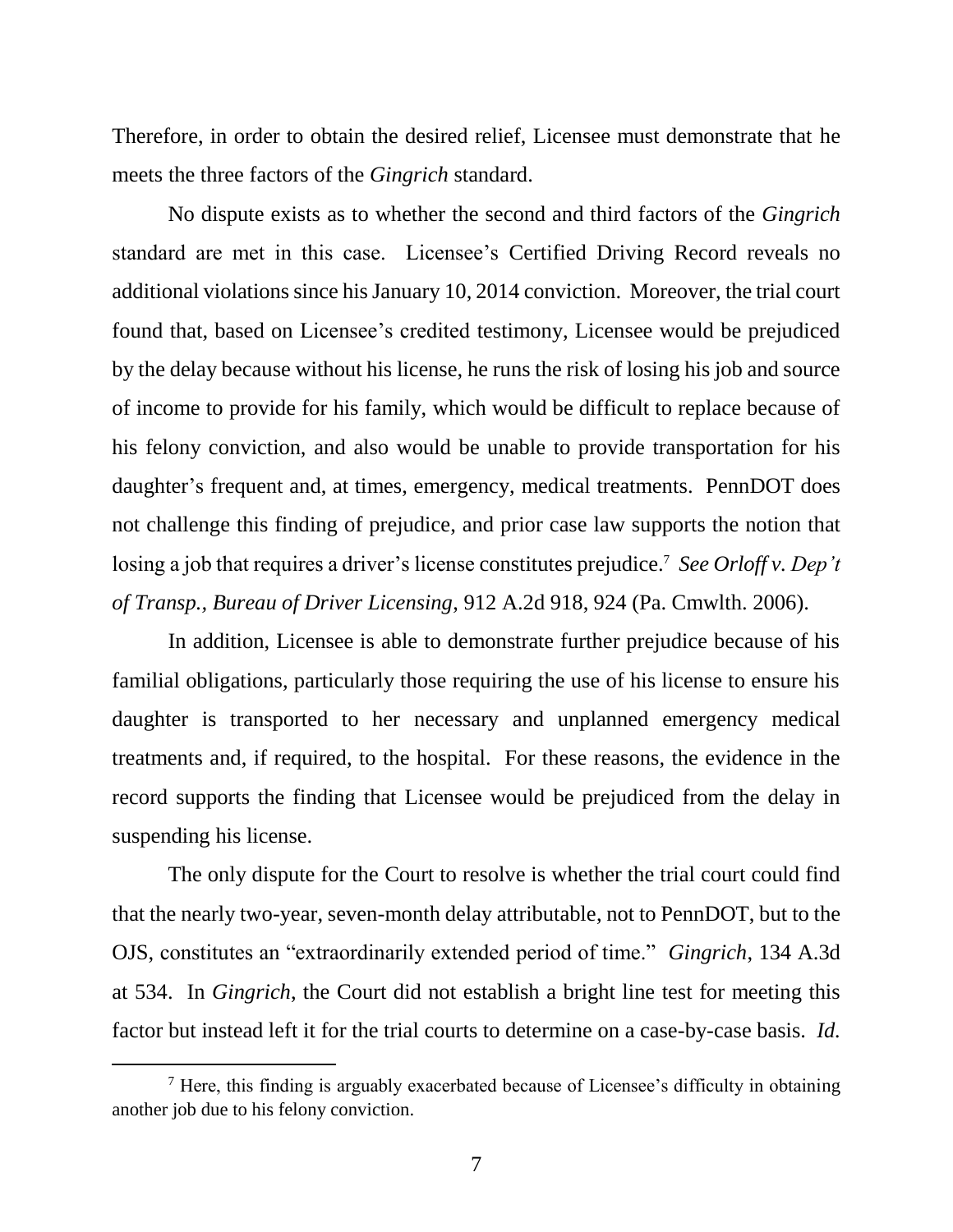at 535 n.7. Since *Gingrich*, we have affirmed trial court determinations where a delay attributable to non-PennDOT entities, ranging from 7 years and 10 months to 10 years, was found to constitute an "extraordinarily extended period of time."*See, e.g.*, *Eckenrode v. Dep't of Transp., Bureau of Driver Licensing* (Pa. Cmwlth., No. 168 C.D. 2015, filed July 14, 2016), slip op. at 6 (9 years); <sup>8</sup> *Capizzi v. Dep't of Transp., Bureau of Driver Licensing*, 141 A.3d 635, 643 (Pa. Cmwlth. 2016) (7 years, 10 months); *Orwig v. Dep't of Transp., Bureau of Driver Licensing* (Pa. Cmwlth., No. 286 C.D. 2015, filed June 3, 2016), slip op. at 5-6 (10 years); *Gingrich*, 134 A.3d at 535 (10 years). In addition, the Court has previously held that the trial court erred in not denying a licensee's appeal where the delay was roughly five months, "which, while not ideal, was certainly not an 'extraordinarily extended period of time.'" *Nercesian v. Dep't of Transp., Bureau of Driver Licensing* (Pa. Cmwlth., No. 1795 C.D. 2016, filed June 12, 2017), slip op. at 9. The delay in this case of approximately two years and seven months falls in between time frames that, post-*Gingrich*, have been viewed as not an "extraordinarily extended period of time" and those that were. 9

Moreover, under Section 6323(1)(i) of the Code, 75 Pa. C.S. § 6323(1)(i), the OJS is directed to send a record of the judgment of conviction to PennDOT "within ten days after a final judgment of conviction." Although this provision is directory, and not mandatory, it is meant to be followed as closely as a mandatory provision

<sup>8</sup> Pursuant to Section 414(a) of this Court's Internal Operating Procedures, 210 Pa. Code § 69.414(a), an unreported opinion filed after January 15, 2008, may be cited for its persuasive value, but not as binding precedent.

<sup>&</sup>lt;sup>9</sup> While, in dicta, we have questioned whether a three-year delay caused by a non-PennDOT entity would constitute an "extraordinarily extended period of time," we did not further address this issue because the licensee was found to have not been prejudiced by the delay. *Currie v. Dep't of Transp., Bureau of Driver Licensing*, 142 A.3d 186, 189 n.4 (Pa. Cmwlth. 2016).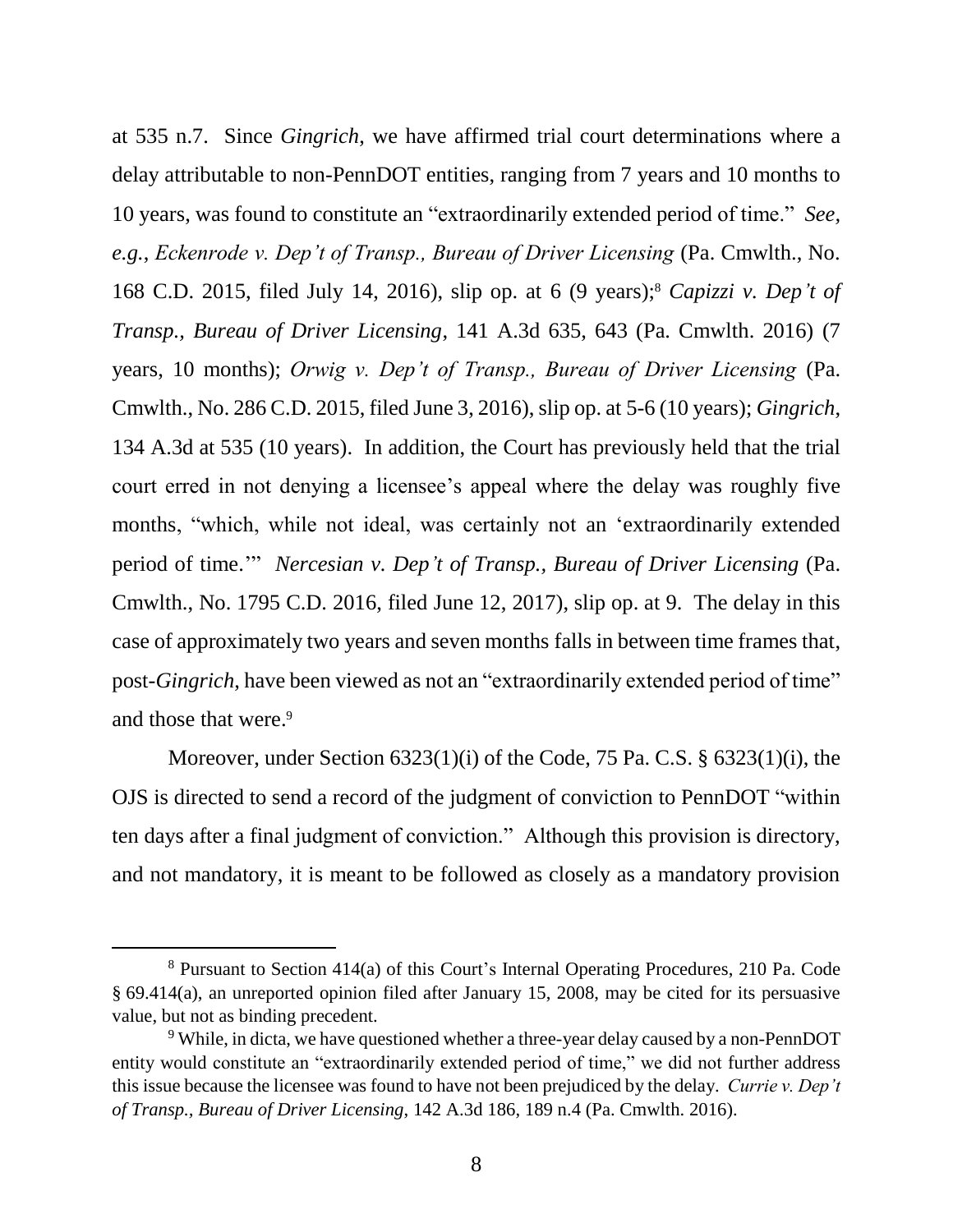with the only difference being that the effect of non-compliance does not render the proceedings illegal and void. *Gingrich*, 134 A.3d at 533.

We examine *Gingrich* and the cases that followed for guidance on the application of *Gingrich*'s three factors. In *Gingrich*, the delay at issue was nearly ten years, and there was significant prejudice because, during that time period, the licensee married, obtained higher education degrees, got a new job that required her to drive, and had a child who attended a school that required the licensee to drive. *Gingrich*, 134 A.3d at 535. Because of the prejudice involved and the long delay, the Court gave less weight to the licensee's subsequent driving violation and suspension and concluded that the license suspension should be reversed. *Id.* The three *Gingrich* factors were also balanced in *Capizzi*, where the delay was long (7 years and 10 months), no further violations were committed by the licensee, and at least some prejudice was shown by the licensee in that he could possibly lose his current job as a valet that required his license. *Capizzi*, 141 A.3d at 643. Although the Court in *Capizzi* found that the prejudice involved and the length of the delay were not as significant as in *Gingrich*, given the absence of additional violations combined with what delay and prejudice there was, we held that the trial court could find that the *Gingrich* exception was met. *Id.* 

The *Gingrich* factors were also recently balanced in *Currie v. Department of Transportation, Bureau of Driver Licensing*, 142 A.3d 186, 187 (Pa. Cmwlth. 2016), where the delay caused by a non-PennDOT entity was nearly three years. However, in *Currie*, the licensee was unable to demonstrate any prejudice because for all but three months of the three-year delay, licensee's license was suspended due to a different violation; therefore, we held that the *Gingrich* exception was not met. *Id.*  at 189-90.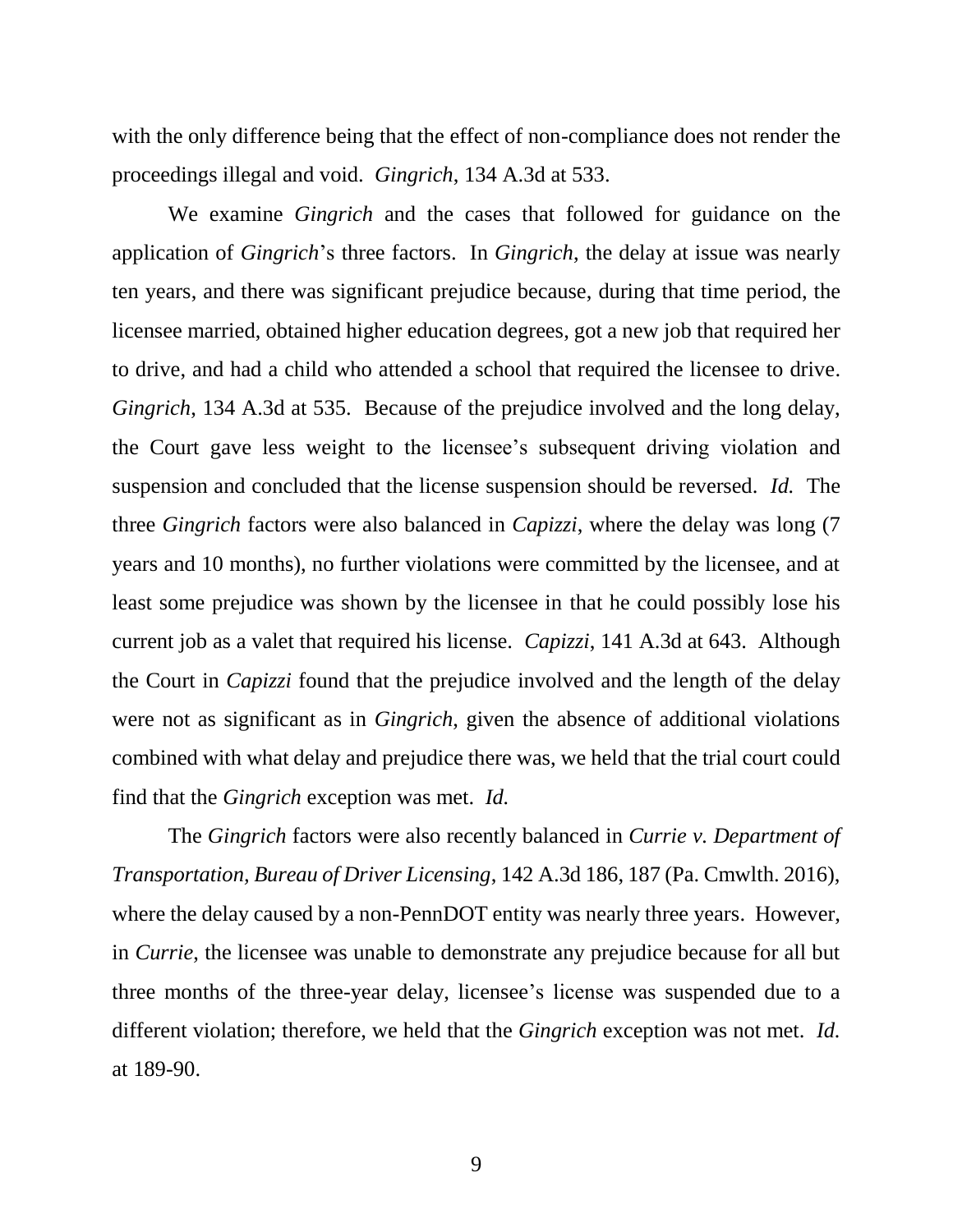Based on this Court's precedent, the *Gingrich* factors may be weighed differently by the trial court, based on the circumstances of each case, in examining whether the suspension loses its public protection rationale and becomes merely an additional punitive measure. Thus, the length of the delay may be evaluated in the context of the degree of prejudice. Here, the prejudice shown by Licensee is significant and, in the absence of any additional violations, the trial court could find the length of the delay necessary to constitute an "extraordinarily extended period of time" to be shorter than in a different case.

For these reasons, under the circumstances here, the trial court did not err or abuse its discretion when, based on the credited evidence presented in this matter, it held that the *Gingrich* exception was met in this case. As stated in *Gingrich*, this Court does not establish a bright line test for what constitutes an "extraordinarily extended period of time," but instead, it is for the trial courts to determine on a caseby-case basis. *Gingrich*, 134 A.3d at 535 n.7. Thus, we affirm the trial court's determination that two years and seven months can be an "extraordinarily extended period of time" when considered with the other *Gingrich* factors, the prejudice shown by the licensee, and the absence or presence of subsequent violations. We continue to emphasize that the *Gingrich* exception applies only in limited extraordinary circumstances and that the general rule remains that only delays attributable to PennDOT may be grounds for vacating a license suspension based on delay. Because we find the trial court did not err, we will affirm the trial court's March 8, 2017 Order.

**\_\_\_\_\_\_\_\_\_\_\_\_\_\_\_\_\_\_\_\_\_\_\_\_\_\_\_\_\_\_\_\_\_\_\_\_\_**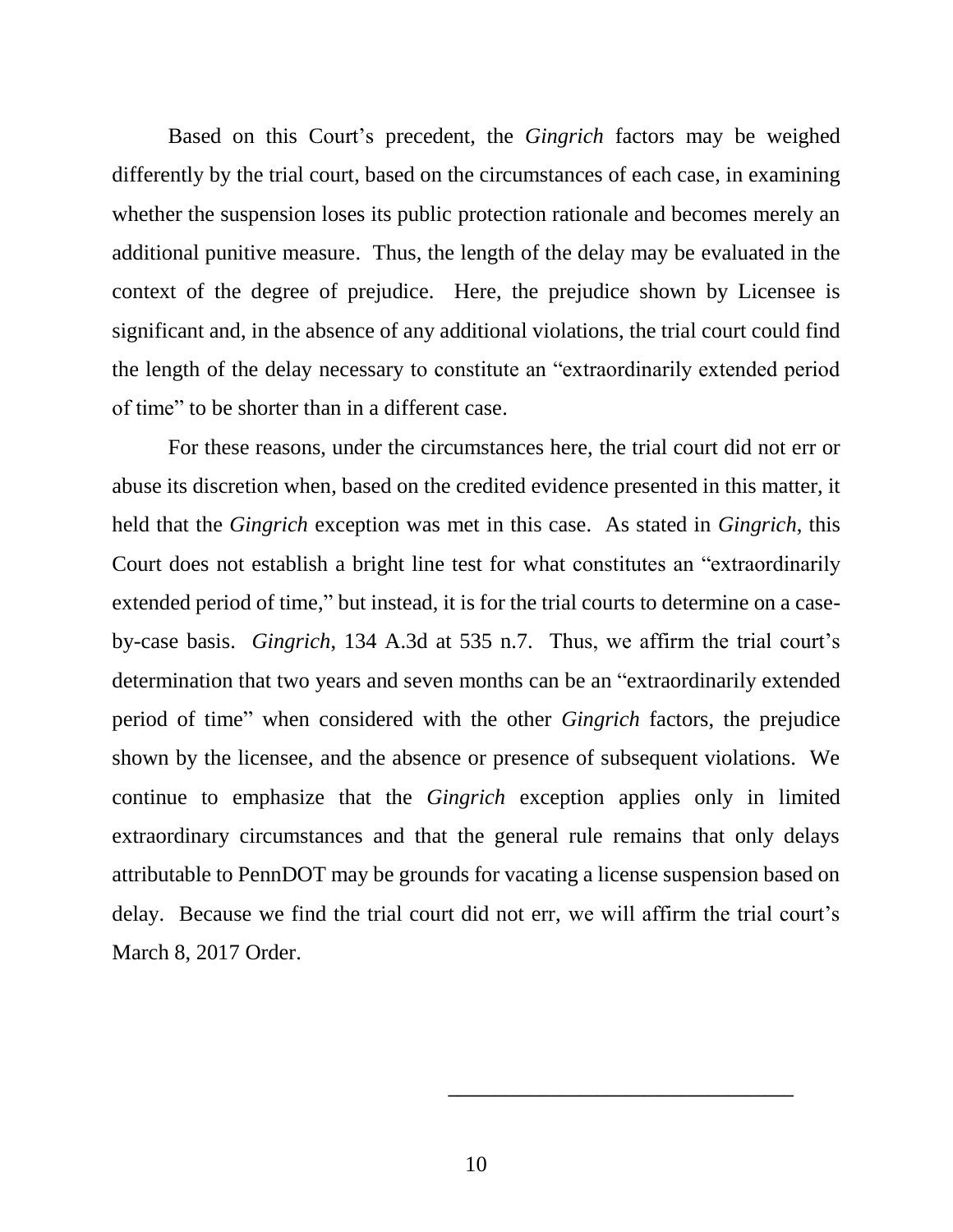# **RENÉE COHN JUBELIRER,** Judge